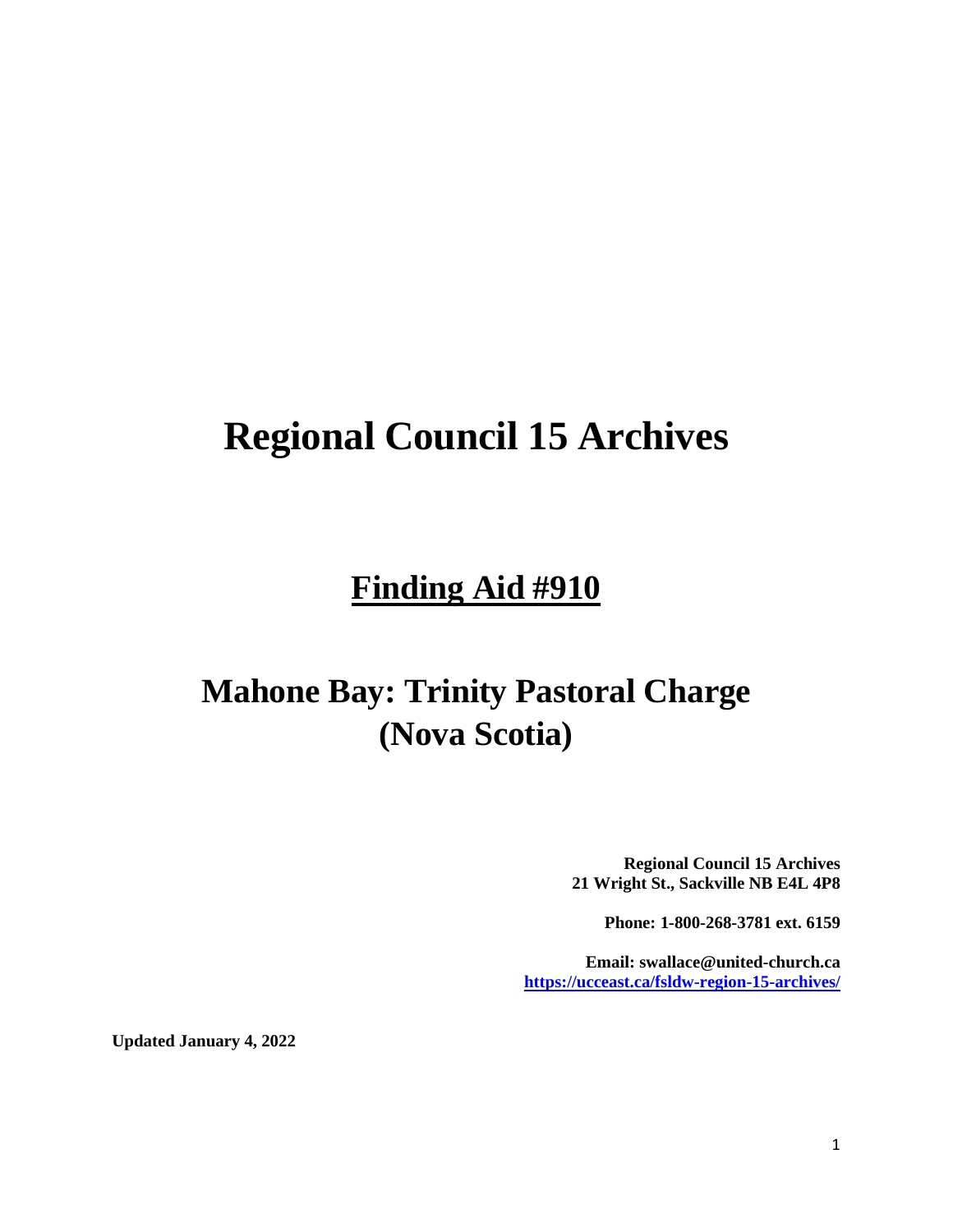# **Table of Contents**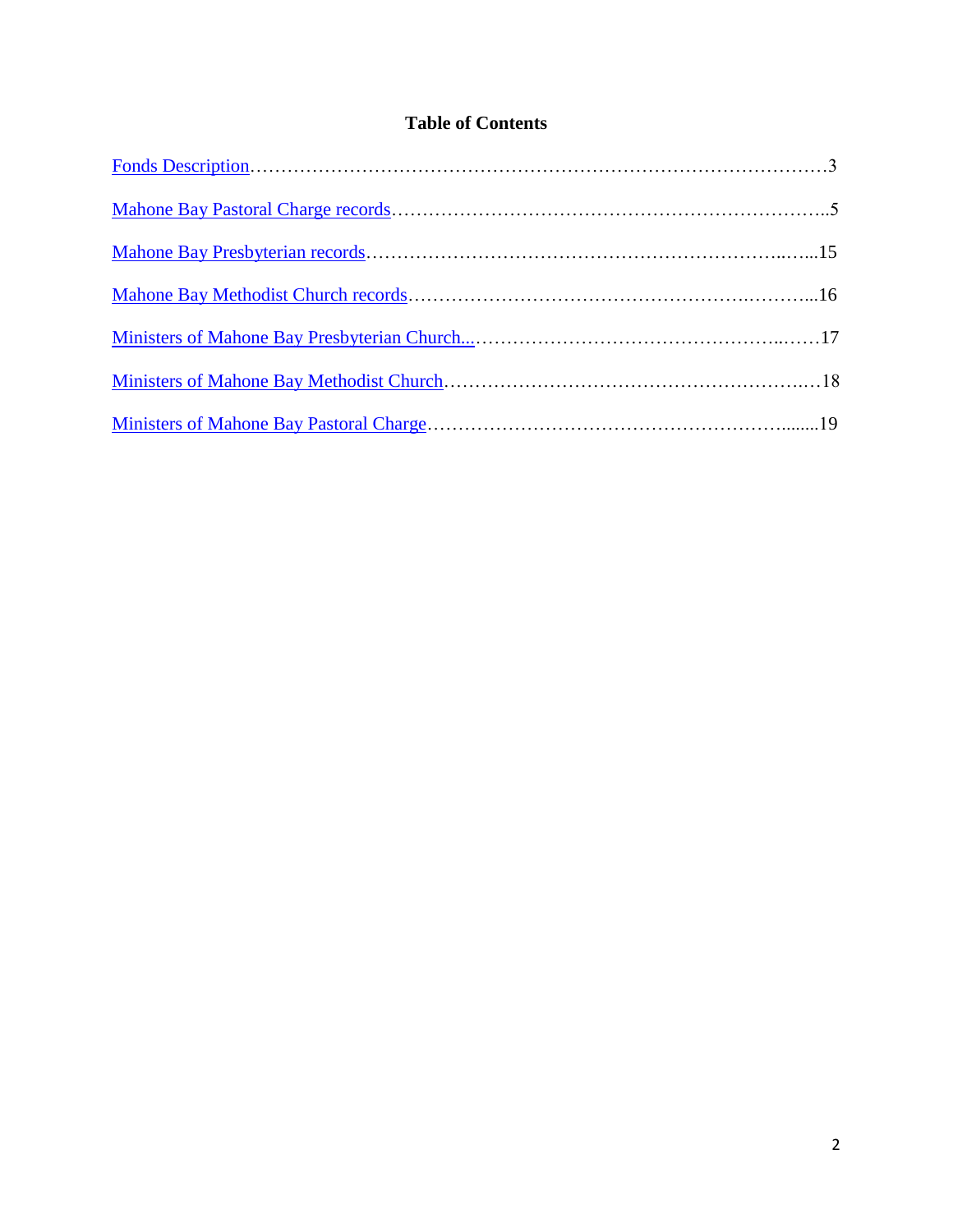<span id="page-2-0"></span>**Reference Number:** PC/910

**Title:** Mahone Bay: Trinity Pastoral Charge fonds **Dates:** 1876-1888; 1954; 1965; 1986-1987; 1992; 1996-2000; 2007; 2009-2017; 2020 **Extent:** 20 cm of textual records and 82 photographs

**Administrative History:** A pastoral charge consists of one or more communities of faith (known as preaching points prior to 2019) under the spiritual leadership of a minister. The pastoral charge title usually reflects the breadth of the geographic area encompassing the charge.

The Mahone Bay: Trinity Pastoral Charge consists of the appointment of Mahone Bay (Trinity United Church) located in Lunenburg County, Nova Scotia.

In 1925, the Presbyterian and Methodist congregations of Mahone Bay joined The United Church of Canada and became Trinity United Church. The Presbyterian church building, was used for worship.

The appointments of Blockhouse, Indian Point and Mader's Cove were a part of the Mahone Bay Pastoral Charge until 1929, when Mader's Cove disappeared from United Church listings. There are no other appointments for the Mahone Bay Pastoral Charge listed from 1930-1939, when Blockhouse, Indian Point and Mader's Cove all reappear as appointments of the Mahone Bay Pastoral Charge. They remained as appointments until 1943, when Indian Point disappeared. In 1947, Mader's Cove disappeared. Indian Point and Mader's Cove reappeared in 1950-1951, but in 1952 all three other appointments disappeared from the Mahone Bay Pastoral Charge listing which in 1952 contained only Trinity United Church located at Mahone Bay. However, a history written by Flemming Holm cites several services being held at Indian Point, Blockhouse and Blue Rocks in 1955.

In 1958, the Blue Rocks and Stonehurst United Church Congregation became an appointment of the Mahone Bay Pastoral Charge. The Mahone Bay Pastoral Charge was renamed the Mahone Bay-Blue Rocks-Stonehurst Pastoral Charge in 1962 and contained the appointments of Mahone Bay and The Rocks (Stonehurst, also known as Black Rocks, was not a preaching place). In 1968, Blue Rocks-Stonehurst was made a separate Pastoral Charge.

Effective January 1, 2019, The United Church of Canada underwent some structural changes including the elimination of all Presbyteries. At this time, Mahone Bay: Trinity Pastoral Charge became part of the Regional Council 15.

**Custodial History:** Information about the custody of these records prior to acquisition is incomplete.

**Scope and Content:** Fonds consists of reports, correspondence, photographs, orders of service; newspaper clippings, and published and unpublished histories from Mahone Bay Pastoral Charge and its Presbyterian antecedents. Fonds is composed of the following sous-fonds:

Mahone Bay Pastoral Charge records Mahone Bay Presbyterian records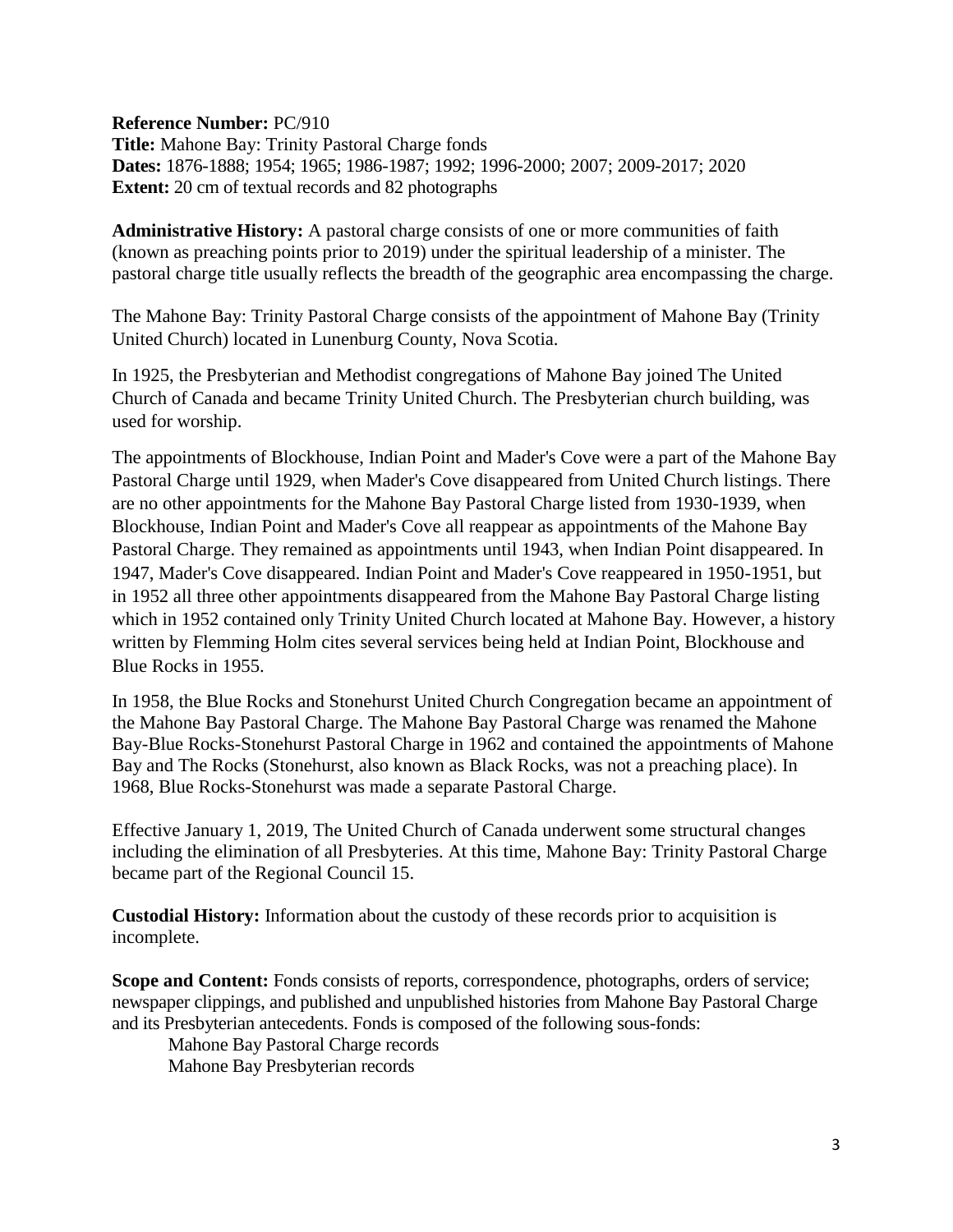# **Notes:**

**Source of Supplied Title Proper:** Title based on contents of fonds.

**Accruals:** Further accruals are expected.

**Immediate Source of Acquisition:** It is unknown when all of the records were received but the majority of records were received in 2015 (accession 15-039) and 2016 (accession 16-105). **Related Records:** See W. Burton Crowe fonds for photographs of Trinity United Church.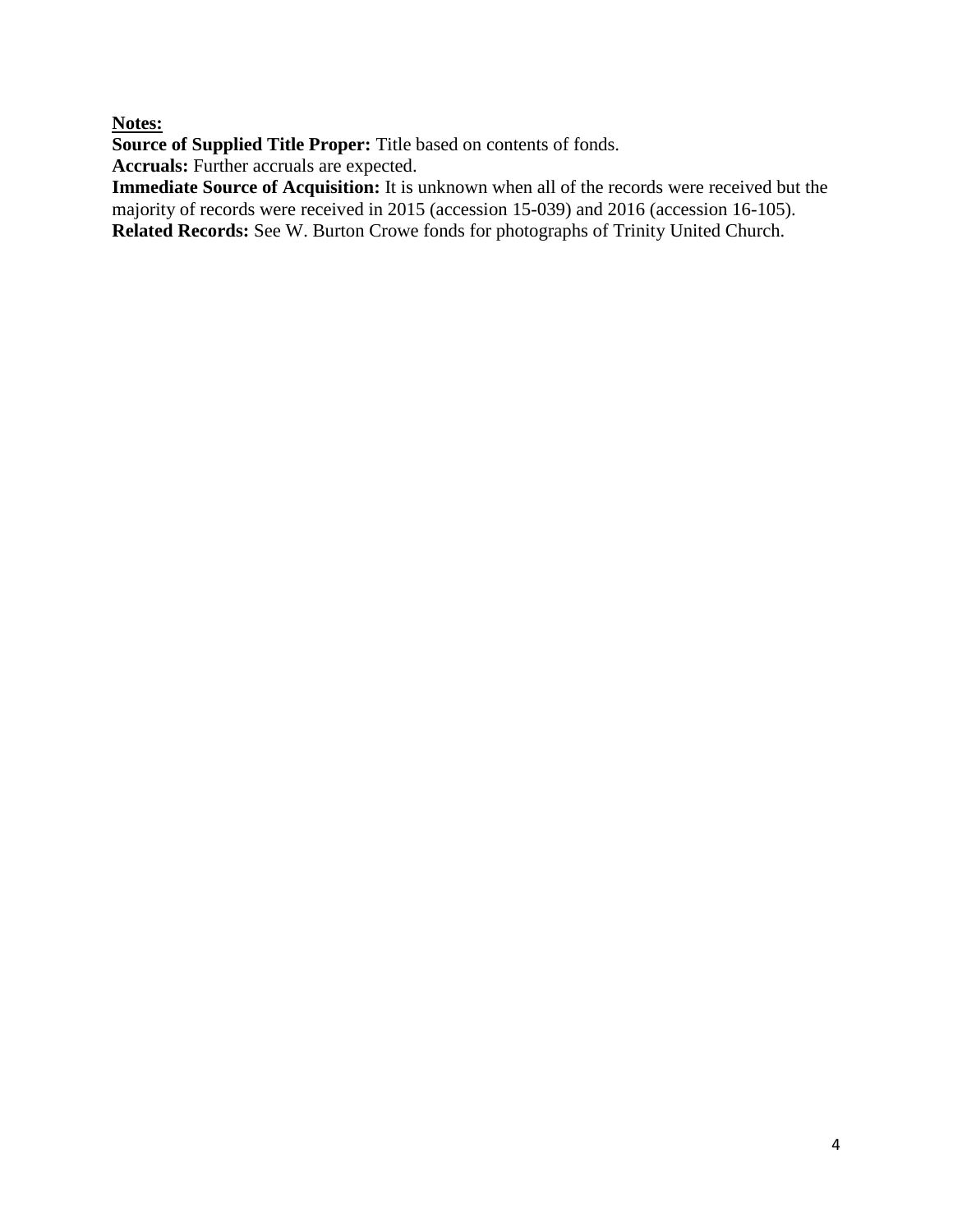<span id="page-4-0"></span>**Reference Number:** PC/910/1 **Title:** Mahone Bay: Trinity Pastoral Charge records **Dates:** [1932]; 1954; 1965; 1986-1987; 1992; 1996-2000; 2007; 2009-2017; 2020 **Extent:** 19.5 cm of textual records and 82 photographs

**Scope and Content:** Sous-fonds consists of minutes; reports; correspondence; financial accounts; orders of service; photographs; newspaper clippings; and published and unpublished histories of Mahone Bay Pastoral Charge. Sous-fonds is composed of the following series:

Records of Treasurer Records of Women's Organizations Annual Reports Orders of Service Photographs Church Histories

## **Note:**

**Source of supplied title proper:** Title based on contents of sous-fonds.

#### **File List:**

#### **Records of Treasurer**

| <b>File Number</b> | <b>File Title/Description</b>    | <b>Dates</b> |
|--------------------|----------------------------------|--------------|
| PC/483/20          | Photocopy of financial statement | [1932]       |

#### **Records of Women's Organizations**

| <b>File Number</b> | <b>File Title/Description</b>                          | <b>Dates</b>             |
|--------------------|--------------------------------------------------------|--------------------------|
| PC/981/8           | UCW minutes and roll                                   | November 21, 1962-       |
|                    |                                                        | December 14, 1966        |
| PC/483/6           | <b>UCW</b> minutes                                     | January 18, 2006-        |
|                    |                                                        | November 18, 2009        |
| PC/483/16          | UCW photocopy minutes                                  | January 13, 2010-May 12, |
|                    |                                                        | 2010                     |
| PC/483/10          | UCW photocopy minutes                                  | January 12, 2011-October |
|                    |                                                        | 10, 2012                 |
| PC/483/3           | UCW treasurer's book                                   | January 1, 1962-December |
|                    |                                                        | 31, 1964                 |
| PC/483/4           | UCW treasurer's book (January 21, 1965-                | 1965-1967                |
|                    | December 1967) and monthly financial                   |                          |
|                    | reports (1965-1966)                                    |                          |
| PC/483/5           | UCW treasurer's book                                   | September 1990-December  |
|                    |                                                        | 2002                     |
| PC/483/7           | UCW president's (Glenda Redden)                        | December 19, 2001-       |
|                    | notebook                                               | October 2005             |
|                    | Includes agendas, meeting notes, and<br>planning notes |                          |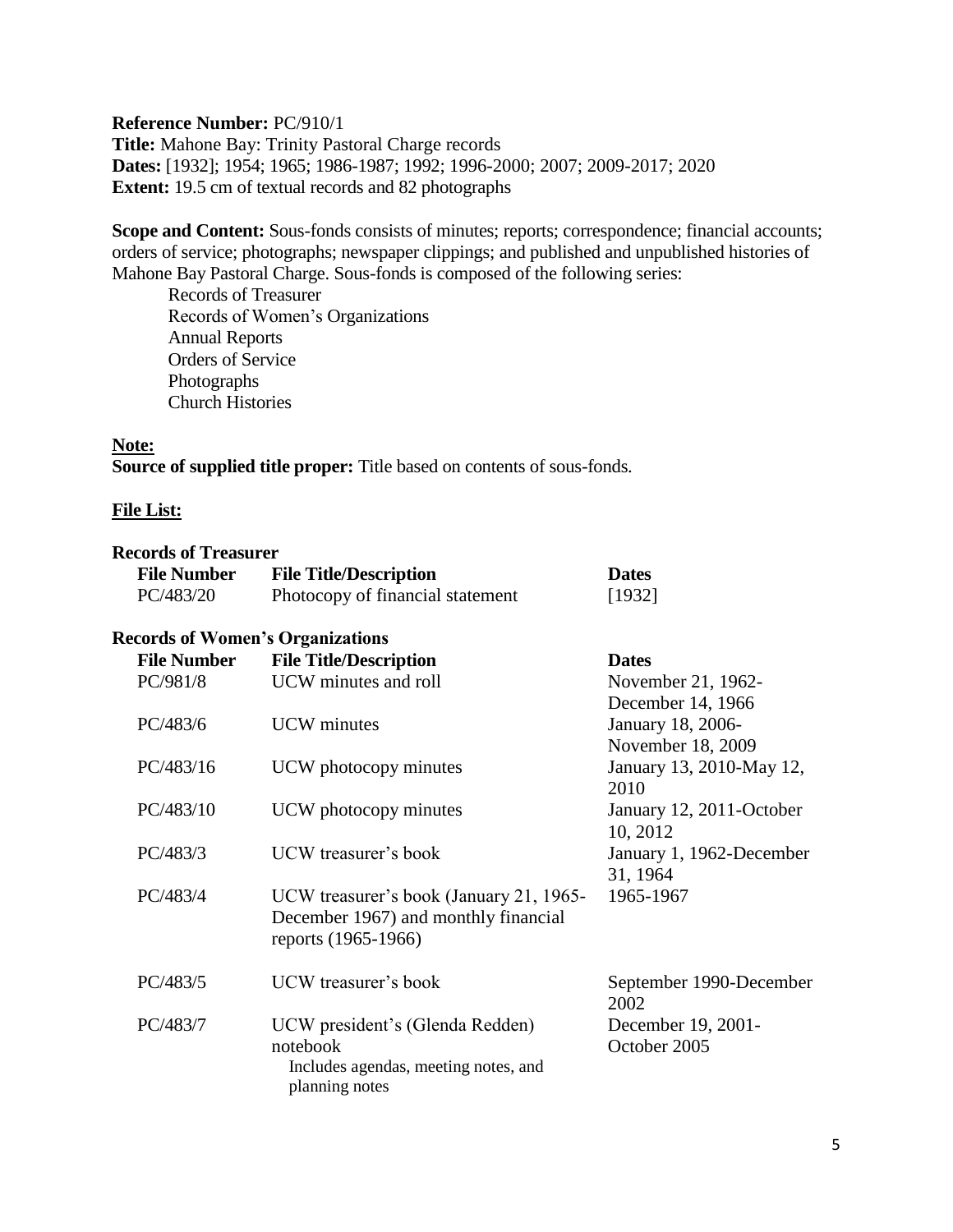| PC/483/14                                                         | -List of UCW life members from 1962<br>-UCW life membership certificate for<br>Molly Hardy (October 14, 2012)                                                                 | 1962; 2012                           |
|-------------------------------------------------------------------|-------------------------------------------------------------------------------------------------------------------------------------------------------------------------------|--------------------------------------|
| PC/483/17                                                         | UCW correspondence                                                                                                                                                            | 1987-2011; June 17, 2007             |
| PC/483/13                                                         | UCW guidelines for annual activities                                                                                                                                          | 2007; 2013                           |
| PC/483/12                                                         | 50 <sup>th</sup> Anniversary of UCW                                                                                                                                           | 2012                                 |
| PC/483/8                                                          | UCW draft guidelines and format of<br>meetings                                                                                                                                | n.d.                                 |
| PC/483/15<br>PC/483/11                                            | UCW fundraising planning documents<br>UCW planning documents re. chili<br>takeout and chicken salad takeout                                                                   | $[2002] - 2011$<br>2006-2010         |
| PC/483/9                                                          | Cards received                                                                                                                                                                | 1989; 2004-2007                      |
| <b>Records of Youth Groups</b><br><b>File Number</b><br>PC/483/19 | <b>File Title/Description</b><br>Certificate to the Wa-He-Lo CGIT group<br>as an affiliated CGIT group                                                                        | <b>Dates</b><br>April 30, 1930       |
| <b>Annual Reports</b><br><b>File Number</b>                       | <b>File Title/Description</b>                                                                                                                                                 | <b>Dates</b>                         |
| AR/901                                                            | Annual reports                                                                                                                                                                | 1996-2000; 2007; 2009-<br>2017; 2020 |
| <b>Orders of Service</b><br><b>File Number</b><br>PC/545/1        | <b>File Title/Description</b><br>Orders of service:<br>-Easter service (April 18, 1976)<br>-March 28, 1993<br>-UCW 35 <sup>th</sup> Anniversary Service (October<br>19, 1997) | <b>Dates</b><br>1976; 1993; 1997     |
| PC/483/18                                                         | <b>Orders of Service</b><br>Not a full run                                                                                                                                    | 1949-1996                            |
|                                                                   |                                                                                                                                                                               |                                      |
| Photographs<br><b>File Number</b>                                 | <b>File Title/Description</b>                                                                                                                                                 | <b>Dates</b>                         |
| V/1/131                                                           | Exterior of Mahone Bay United Church<br>B&W. 8 cm x 14 cm                                                                                                                     | n.d.                                 |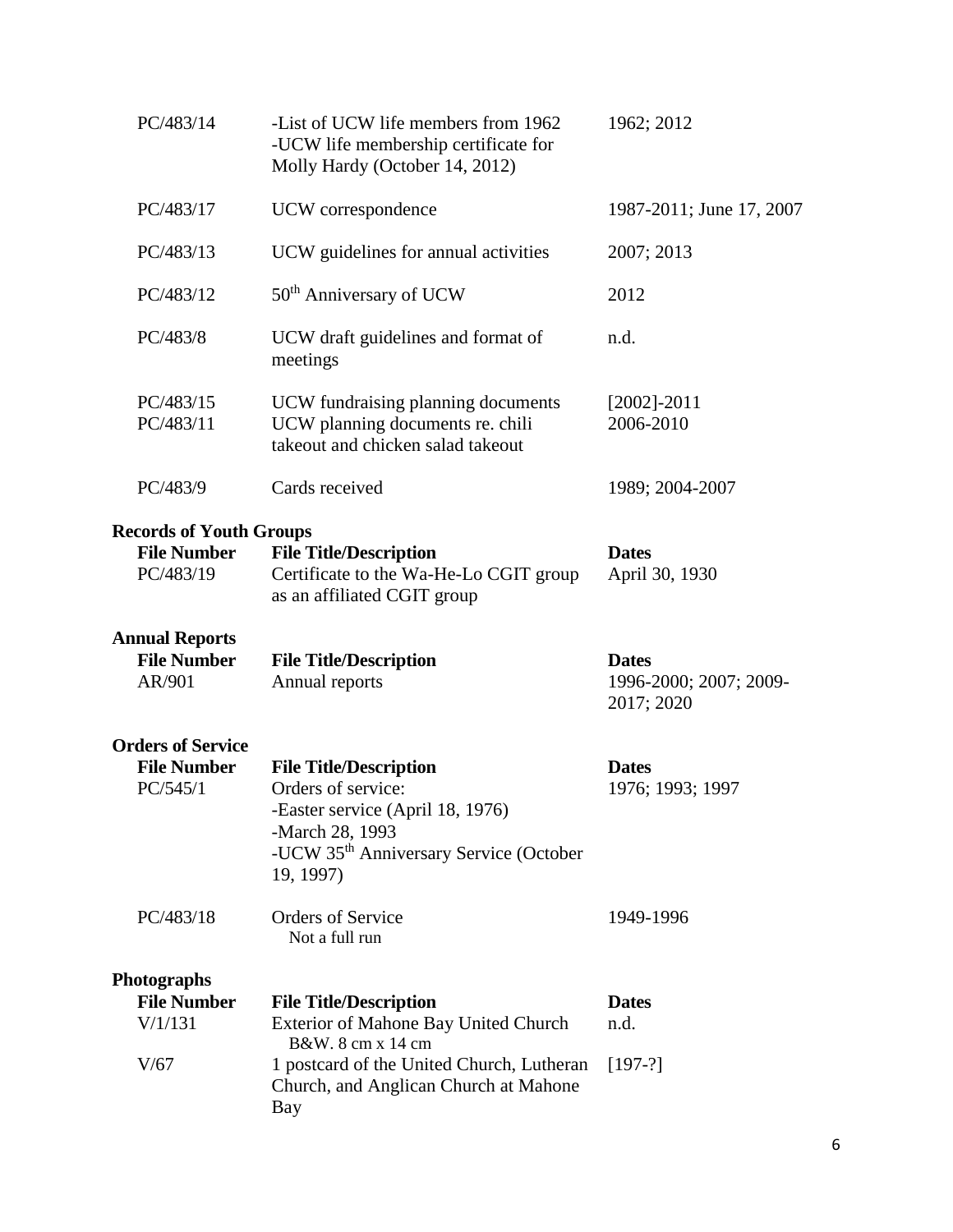|          | Col. 9 cm x 14 cm                                       |                   |
|----------|---------------------------------------------------------|-------------------|
| V/21/483 | Painting Days-Ruby Barry                                | 1995              |
|          | Col. 10 cm x 15 cm                                      |                   |
| V/21/484 | Painting Days-Young member of the                       | 1995              |
|          | church, Nicholas Falt with his aunt Irene               |                   |
|          | Crouse                                                  |                   |
|          | Col. 10 cm x 15 cm                                      |                   |
| V/21/485 | Painting Days-Graham Crouse and                         | 1995              |
|          | Michael Falt putting up boards                          |                   |
|          | Col. 10 cm x 15 cm                                      |                   |
| V/21/486 | Painting Days-Ivan Demone painting the                  | 1995              |
|          | peak of hall                                            |                   |
|          | Col. 10 cm x 15 cm                                      |                   |
| V/21/487 | Painting Days-(from left to right) Graham               | 1995              |
|          | Crouse, Rev. Fred Snyder, Ivan Demone,                  |                   |
|          | Michael Falt, Frankie Burgoyne, Nancy                   |                   |
|          | and Merle Kaulbach, 1995                                |                   |
|          | Col. 10 cm x 15 cm                                      |                   |
| V/21/488 | Painting Days-Scraping the side of hall,                | 1995              |
|          | 1995                                                    |                   |
|          | Col. 10 cm x 15 cm                                      |                   |
| V/21/489 | Painting Days-Bobby Daltman and Willy                   | [1996]            |
|          | Rheeland                                                |                   |
|          | Col. 10 cm x 15 cm                                      |                   |
| V/21/490 | Gary and Isaac Longard                                  | [1990s]           |
|          | Col. 15 cm x 10 cm                                      |                   |
| V/21/491 | Gleniss Hiltz, Hazel Tanner, and Audrey                 | 1982              |
|          | Dimmell                                                 |                   |
|          | Col. 8.9 cm x 13 cm                                     |                   |
| V/21/492 | <b>James Dick and Catherine Shannon</b>                 | <b>July 1983</b>  |
|          | Col. 8.9 cm x 13 cm                                     |                   |
| V/21/493 | Amy Mosher                                              | July 30, 1983     |
|          | Col. 8.9 cm x 13 cm                                     |                   |
| V/21/494 | <b>Committee of Stewards</b>                            | 1986              |
|          | Col. 8.9 cm x 13 cm                                     |                   |
| V/21/495 | Amy Smeltzer, Barb and Joe Feeney, and                  | April 1989        |
|          | Herbert Hyson                                           |                   |
| V/21/496 | Col. 10 cm x 15 cm                                      | December 1989     |
|          | Michael O'Connor and Percy Mosher<br>Col. 15 cm x 10 cm |                   |
| V/21/497 | "Gone Fishin" parade float                              | 1990              |
|          | Col. 10 cm x 15 cm                                      |                   |
| V/21/498 | Wooden Boat Festival Parade UCW float-                  | August 3, 1991    |
|          | Matthew Appleby, Alex Bardon, and                       |                   |
|          | Ryan Hyson                                              |                   |
|          | Col. 15 cm x 10 cm                                      |                   |
| V/21/499 | 30 <sup>th</sup> anniversary of UCW-Past presidents     | November 22, 1992 |
|          | and life members,                                       |                   |
|          |                                                         |                   |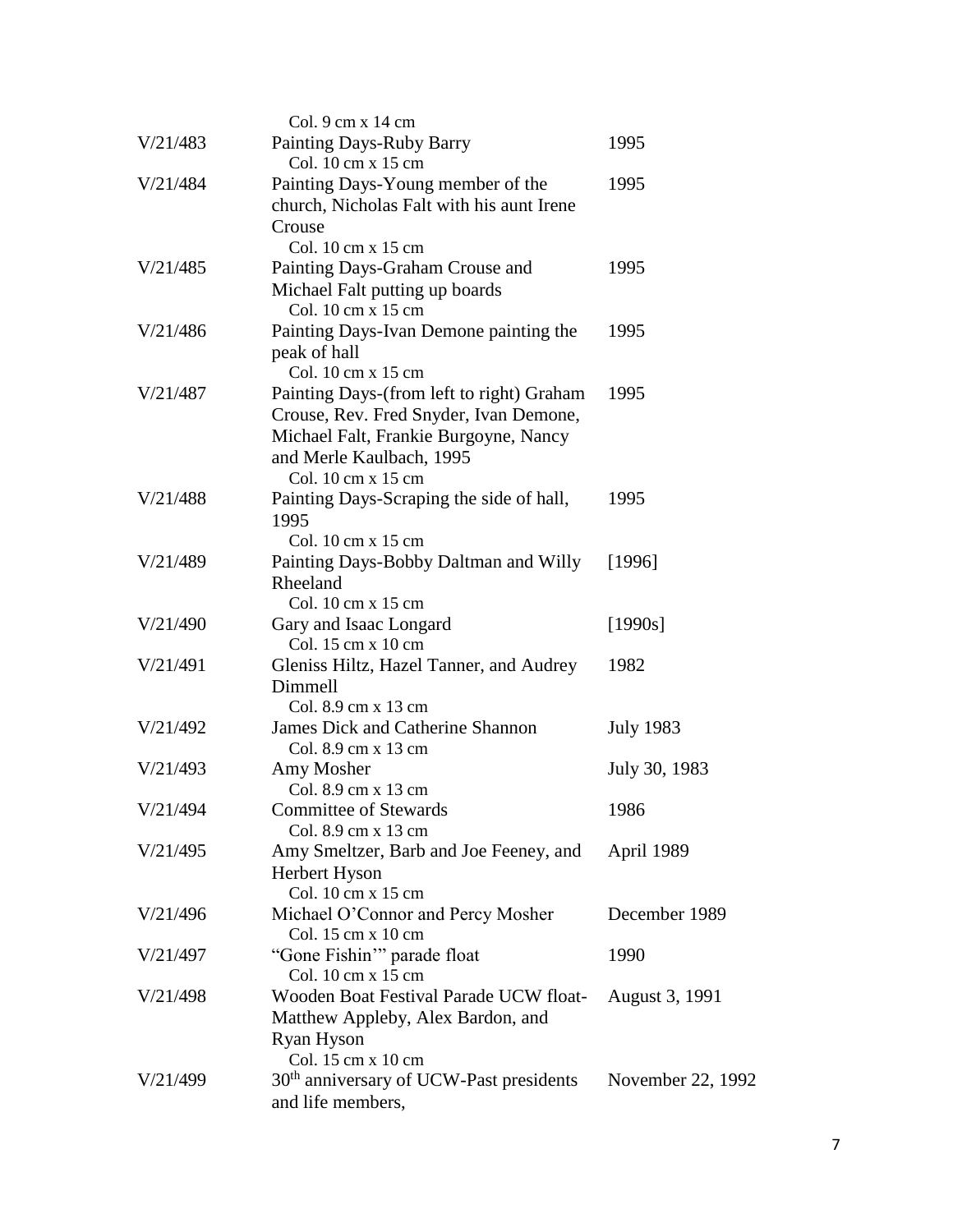|          | Col. 10 cm x 15 cm                                                                                                                                                                              |                    |
|----------|-------------------------------------------------------------------------------------------------------------------------------------------------------------------------------------------------|--------------------|
| V/21/500 | Ann Barry, Ruby Barry, and Gleniss Hiltz<br>Col. 10 cm x 15 cm                                                                                                                                  | 1993               |
| V/21/501 | Pat Veinotte and Jennifer Goodine<br>Col. 10 cm x 15 cm                                                                                                                                         | June 1993          |
| V/21/502 | Slice and dice-Pauline, Vi Wirrell, Melda<br>Mitchell, Marjorie Streen, and Joyce<br>Rheeland<br>Col. 10 cm x 15 cm                                                                             | July 22, 1993      |
| V/21/503 | Slice and dice-Norma Black, Estelle<br>Trenholm, Jean Veinotte, Gleniss Hiltz,<br>Barb Hine, Kay Gray, and Elsa Reiley<br>Col. 10 cm x 15 cm                                                    | July 23, 1993      |
| V/21/504 | Rev. Gibson, Rick Stewart, and Lila<br>O'Connor<br>Col. 10 cm x 15 cm                                                                                                                           | August 1993        |
| V/21/505 | Melda Mitchell and Gleniss Hiltz<br>Col. 10 cm x 15 cm                                                                                                                                          | August 2, 1993     |
| V/21/506 | Working on float for parade<br>Col. 10 cm x 15 cm                                                                                                                                               | 1994               |
| V/21/507 | Parade float-Sherry Christie Veinotte,<br>Merle Kaulback, Christine Smith, and<br>Ryan Hyson<br>Col. 10 cm x 15 cm                                                                              | 1994               |
| V/21/508 | Rev. Fred Snyder and Santa Claus<br>Col. 12.2 cm x 8.7 cm                                                                                                                                       | December 1995      |
| V/21/509 | Rev. Snyder and Betty Herman cutting<br>cake on Anniversary Sunday<br>Col. 15 cm x 10 cm                                                                                                        | September 24, 1995 |
| V/21/510 | Estelle, Marion Best and Vale Snyder<br>presenting painting<br>Col. 10 cm x 15 cm                                                                                                               | May 8, 1996        |
| V/21/511 | Dedication of new lights-Fred Snyder,<br>Joyce Rheeland, Gleniss Hiltz, Ruby<br>Barry, Margie Nauss, Paul Barrett, Mary<br>Atwood, and Henry Barry<br>Col. $10 \text{ cm} \times 15 \text{ cm}$ | May 19, 1996       |
| V/21/512 | Dedication of new lights-"Old Friends"<br>group performing<br>Col. 15 cm x 10 cm                                                                                                                | May 19, 1996       |
| V/21/513 | Ready for Chowder Festival-Dessert table,<br>Amy Mosher on right<br>Col. 10 cm x 15 cm                                                                                                          | 1996               |
| V/21/514 | Ready for Chowder Festival-Tables set up<br>Col. 10 cm x 15 cm                                                                                                                                  | 1996               |
| V/21/515 | Ready for Chowder Festival-Two women<br>at dessert table<br>Col. 10 cm x 15 cm                                                                                                                  | 1996               |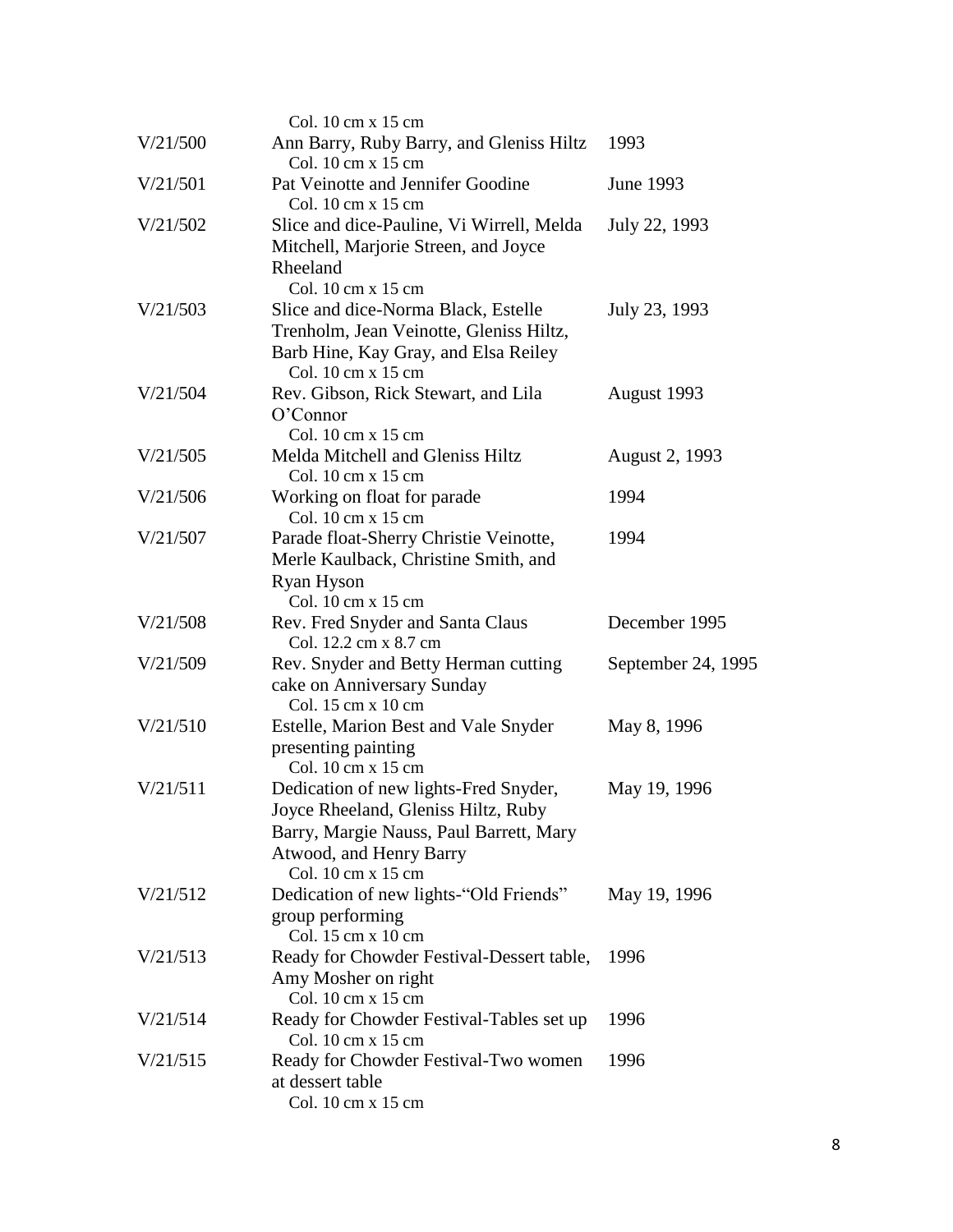| V/21/516 | (left to right) Melda, Ruth Gawdon,<br>[illegible], Amy Barry, and Ruby Barry<br>Col. 10 cm x 15 cm                                                                                                                                                                                                                                                                                                                  | 1996               |
|----------|----------------------------------------------------------------------------------------------------------------------------------------------------------------------------------------------------------------------------------------------------------------------------------------------------------------------------------------------------------------------------------------------------------------------|--------------------|
| V/21/517 | <b>Henry Barry</b><br>Col. 15 cm x 10 cm                                                                                                                                                                                                                                                                                                                                                                             | <b>July 1997</b>   |
| V/21/518 | Chowder Festival-Slicers, Betty Herman,<br>Vi Wirrell, Gleniss Hiltz, Estelle<br>Trenholm, Margie Nauss, Sherry<br>Veinotte, and Barb Hine<br>Col. 10 cm x 15 cm                                                                                                                                                                                                                                                     | [1990s]            |
| V/21/519 | Chowder Festival-Dicers, Melda, Ruth<br>Ernst, Doris Warner, Winnie Higgins,<br>Marjorie Strum, and Amy Mosher<br>Col. 10 cm x 15 cm                                                                                                                                                                                                                                                                                 | [1990s]            |
| V/21/520 | Chowder Festival-Auntie Janet dries the<br>tears-Jacob Croft and Janet Croft<br>Col. 10 cm x 15 cm                                                                                                                                                                                                                                                                                                                   | [1990s]            |
| V/21/521 | Chowder Festival-Wonderful service,<br>wonderful food, Yvonne Wentzell, Donna<br>Appleby, and Ross Wentzell<br>Col. 10 cm x 15 cm                                                                                                                                                                                                                                                                                    | [1990s]            |
| V/21/522 | Chowder Festival- "Mae, you're not<br>working!" Paul Barrett and Mae Allen<br>Col. 10 cm x 15 cm                                                                                                                                                                                                                                                                                                                     | [1990s]            |
| V/21/523 | Chowder Festival-"Carrot experts," Pat<br>and Errol V.<br>Col. 10 cm x 15 cm                                                                                                                                                                                                                                                                                                                                         | [1990s]            |
| V/21/524 | Chowder festival - "Awaiting work<br>detail!," Joyce Rheeland, Doris Warner,<br>and Francis Munroe<br>Col. 10 cm x 15 cm                                                                                                                                                                                                                                                                                             | [1990s]            |
| V/21/525 | <b>Alison Etter</b><br>Col. 10.7 cm x 8.9 cm                                                                                                                                                                                                                                                                                                                                                                         | September 28, 1997 |
| V/21/526 | UCW. Front row: Barb Hine, Sherry<br>Veinot, Marjorie Hull, Melda Mitchell,<br>Frances Munroe, Gleniss Hiltz. Middle<br>row: Mary Atwood, Gloria Demone,<br>Audrey Dimmell, Amy Mosher, Ruth<br>Ernst, Ruby Barry, Vale Synder, and<br>Virginia Uhlman. Back row: Shirley<br>Burgoyne, Joyce Rheeland, Nancy<br>Kaulback, Estelle Trenholm, Pat Veinotte,<br>Hazel Tanner, and Dorothy Rattray<br>Col. 10 cm x 15 cm | November 1992      |
| V/21/527 | Fashion show-Melda Mitchell, Estelle<br>Trenholm, and Vale Snyder<br>Col. 12.5 cm x 17.3 cm                                                                                                                                                                                                                                                                                                                          | June 1994          |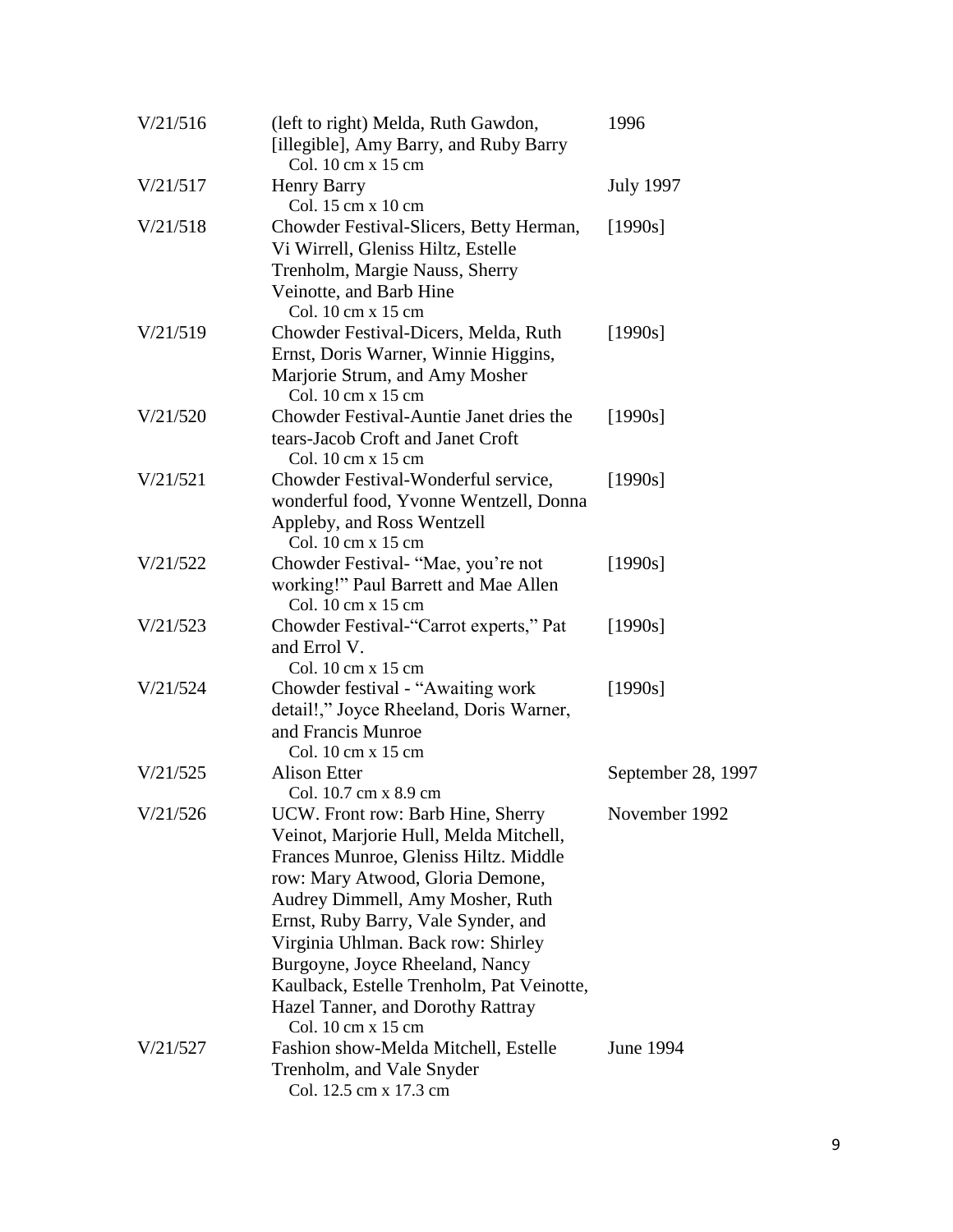| V/21/528 | Fashion show-Photograph includes<br>Nancy Wentzell and Lisa Brown<br>Col. 12.5 cm x 17.3 cm                                                              | June 1994          |
|----------|----------------------------------------------------------------------------------------------------------------------------------------------------------|--------------------|
| V/21/529 | Fashion show-Woman wearing wedding<br>dress                                                                                                              | June 1994          |
| V/21/530 | Col. 12.5 cm x 17.3 cm<br>Work party-Lloyd Nauss<br>Col. 12.5 cm x 17.3 cm                                                                               | October 1994       |
| V/21/531 | Work party<br>Col. 12.5 cm x 17.3 cm                                                                                                                     | October 1994       |
| V/21/532 | Clara Watt and Marie Levy<br>Col. 12.5 cm x 17.3 cm                                                                                                      | December 1994      |
| V/21/533 | Betty Herman in kitchen<br>Col. 12.5 cm x 17.3 cm                                                                                                        | Easter 1995        |
| V/21/534 | Pat Veinotte and Elsa Riley<br>Col. 12.5 cm x 17.3 cm                                                                                                    | February 1995      |
| V/21/535 | Elsa Riley and Estelle Trenholm<br>Col. 17.3 cm x 12.5 cm                                                                                                | Easter 1995        |
| V/21/536 | Melda Mitchell, Frances Munroe, and<br>Amy Mosher-Trinity Times and Tidbits<br>crews                                                                     | November 13, 1995  |
| V/21/537 | Col. 12.5 cm x 17.3 cm<br>Pat V. and Kevin Parks<br>Col. 12.5 cm x 17.3 cm                                                                               | November 22, 1995  |
| V/21/538 | Robert Wynot<br>Col. 17.3 cm x 12.5 cm                                                                                                                   | 1995               |
| V/21/539 | Rev. Fred Snyder painting exterior of<br>building<br>Col. 12.5 cm x 17.3 cm                                                                              | 1996               |
| V/21/540 | Amy Eldridge and Bunny Levy<br>Col. 12.5 cm x 17.3 cm                                                                                                    | 1996               |
| V/21/541 | Fred and Vale Snyder and Melda Mitchell<br>Col. 12.5 cm x 17.3 cm                                                                                        | November 1996      |
| V/21/542 | Installing new lights-Michael O, Buzz H.,<br>Paul Barrett, Willy Rheeland, and Avery<br>Eldridge<br>Col. 12.5 cm x 17.3 cm                               | 1996               |
| V/21/543 | Rev. Bob Zinck and Dorothy Rattray<br>Col. 12.5 cm x 17.3 cm                                                                                             | June 29, 1997      |
| V/21/544 | Nancy Kaulback, Ruby Barry, and Estelle<br>Trenholm<br>Col. 12.5 cm x 17.3 cm                                                                            | 1997               |
| V/21/545 | Glennis Hiltz, Norma Black, and Barb<br>Hine "cutting the calories" at Bonnie<br>Veinotte and Jeff Stevens' wedding<br>reception<br>Col. 13 cm x 17.5 cm | September 25, 1999 |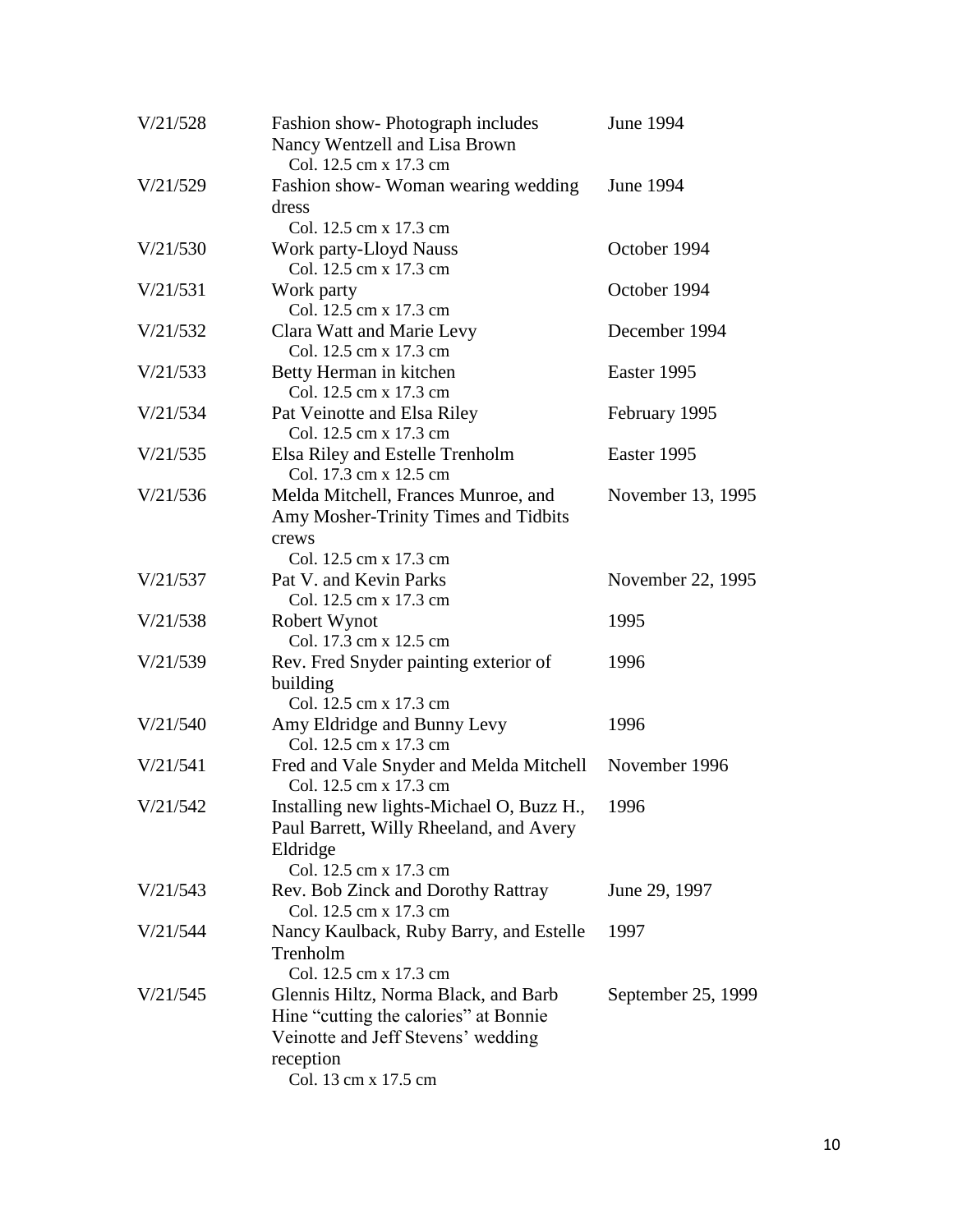| V/21/565 | <b>Sherry Veinotte, Carole Paster, Gleniss</b><br>Hiltz, Barb Hine, Estelle Trenholm at the<br>Veinotte/Stevens wedding                                                                                                                                                                                                          | September 25, 1999 |
|----------|----------------------------------------------------------------------------------------------------------------------------------------------------------------------------------------------------------------------------------------------------------------------------------------------------------------------------------|--------------------|
| V/21/566 | Col. 13 cm x 17.5 cm<br>Trinity United Church session. From left<br>to right: Rod Black, Pat Veinotte, Cecil<br>Heisler, Mary Atwood, Virginia Uhlman,<br>Dorothy Rattray, Margie Nauss, Bobby<br>Saltman, Shirley and Frank Burgoyne<br>Col. 12.2 cm x 17.5 cm                                                                  | January 31, 1999   |
| V/21/567 | Jamie Skoczylas and Winnie Higgins<br>Col. 17.5 cm x 12.1 cm                                                                                                                                                                                                                                                                     | April 12, 1998     |
| V/21/568 | (front row left to right) Ethel Lantz, Amy<br>Mosher, Bea Zinck, Mrs. Harper, Marie<br>Levy, and Betty Lowe. Back row-Sylvia<br>Lamrock, Dorothy Rattray, Pat Veinotte,<br>Elaine McLeod, Lila O'Connor, Shirley<br>Burgoyne, Doris Warner, and Shirley<br>Crowell<br>Col. 12.5 cm x 17.3 cm                                     | 1967               |
| V/21/569 | Trinity United Church-30 <sup>th</sup> Anniversary of November 22, 1992<br>UCW. Front row: Olive Gardner, Ruth<br>Ernst, Frances Munroe, Audrey Dimmell,<br>and Amy Mosher. Back row: Shirley<br>Burgyone, Ruby Barry, Barb Hine,<br>Virginia Uhlman, Nancy Kaulback, Pat<br>Veinotte, and Dorothy Rattry.<br>Col. 10 cm x 15 cm |                    |
| V/21/570 | Copy of photograph of interior of Trinity<br>United Church decorated for<br>Thanksgiving<br>B&W. 12.4 cm x 21.5 cm                                                                                                                                                                                                               | 1936               |
| V/21/571 | Copy of photograph of choir<br>Col. 14 cm 20.1 cm                                                                                                                                                                                                                                                                                | June 1993          |
| V/21/572 | Copy of photograph of Betty, Jennifer,<br>and Jerry,<br>Col. 18.5 cm x 27 cm                                                                                                                                                                                                                                                     | June 1994          |
| V/21/573 | Copy of photograph of Mrs. Boyd sitting<br>at piano or organ<br>Col. 28 cm x 18.5 cm                                                                                                                                                                                                                                             | 1982               |
| V/21/574 | Copy of photograph of Hazel Colwell<br>sitting at piano<br>Col. 14.5 cm x 21.4 cm                                                                                                                                                                                                                                                | 1969               |
| V/21/575 | Copy of photograph of choir<br>Col. 13.2 cm x 20.5 cm                                                                                                                                                                                                                                                                            | June 1975          |
| V/21/576 | Copy of photograph of Lily Corkum<br>standing beside car                                                                                                                                                                                                                                                                         | 1959               |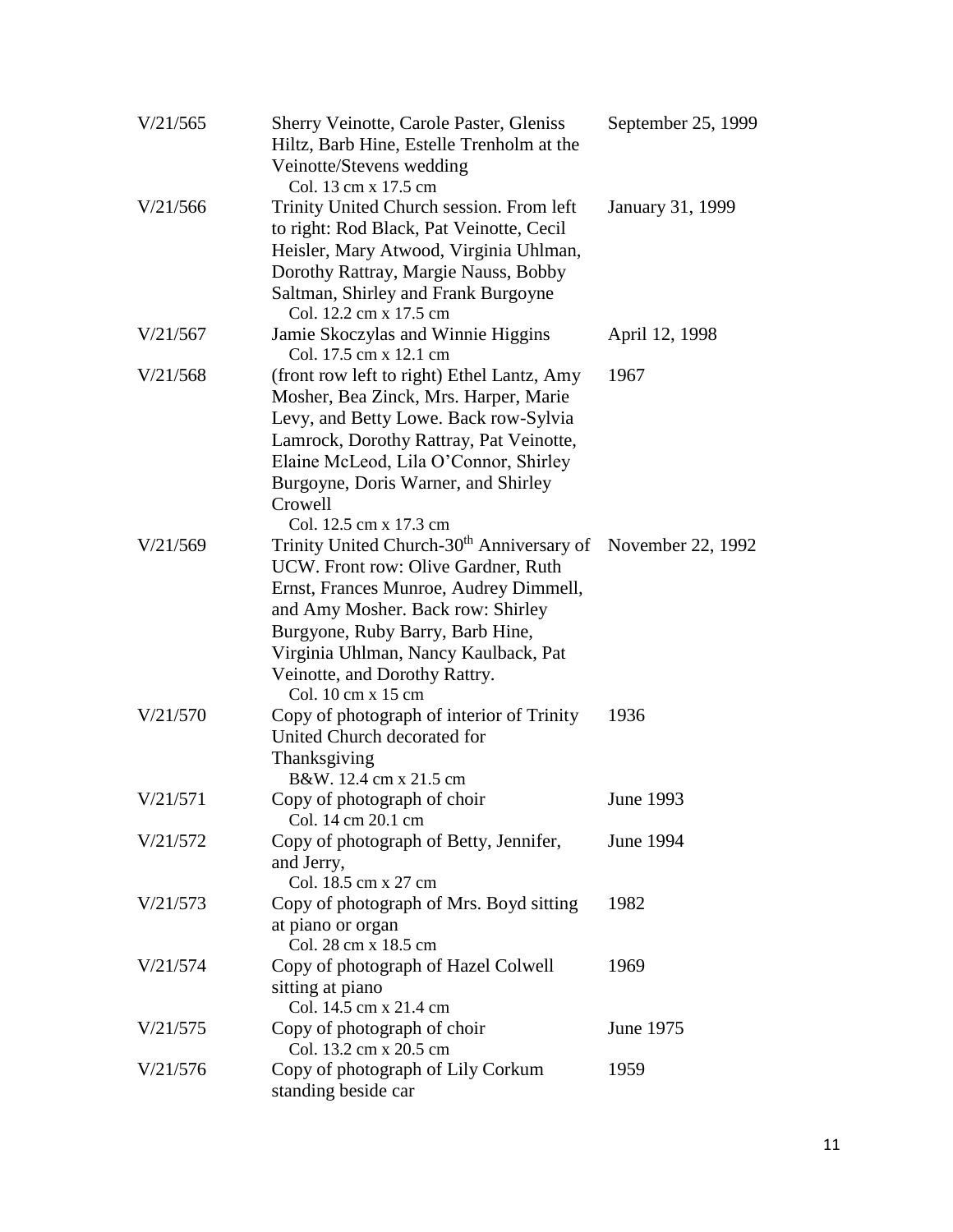|                         | B&W. 12 cm x 13 cm                                          |                    |
|-------------------------|-------------------------------------------------------------|--------------------|
| V/21/577                | Copy of 2 photographs of Hazel Colwell                      | [1950s]            |
|                         | and the Junior Choir                                        |                    |
|                         | B&W. 9.5 cm x 14.5 cm                                       |                    |
| V/21/578                | Copy of photograph of Trinity United                        | 1997               |
|                         | <b>UCW</b>                                                  |                    |
|                         | Col. 14.5 cm x 22 cm                                        |                    |
| V/21/579                | Copy of photograph of Chris Mather,                         | November 1, 1970   |
|                         | Harold Mason, and Rev. M. Gardner                           |                    |
|                         | burning the mortgage for the church hall                    |                    |
|                         | Col. 12.5 cm x 12.5 cm                                      |                    |
| V/21/580                | Copy of postcard of Mahone Bay,                             | $[1900s]$          |
|                         | including the Methodist Church<br>B&W. 10 cm x 15 cm        |                    |
| V/21/581                | Copy of postcard of Mahone Bay,                             | $[1900s]$          |
|                         | including the Methodist Church                              |                    |
|                         | Col. 14 cm x 21 cm                                          |                    |
| V/21/582                | Copy of postcard of Mahone Bay from                         | $[1900s]$          |
|                         | Sugar Loaf                                                  |                    |
|                         | Col. 17.5 cm x 27 cm                                        |                    |
| V/21/583                | Photograph of interior of Trinity                           | 1936               |
|                         | Methodist Church decorated for                              |                    |
|                         | Thanksgiving or fall                                        |                    |
|                         | B&W. 15 cm x 10 cm                                          |                    |
| V/21/584                | 3 photographs of Junior Choir                               | [1950s]            |
|                         | B&W. 6.5 cm x 9.5 cm                                        |                    |
| <b>Church Histories</b> |                                                             |                    |
| <b>File Number</b>      | <b>File Title/Description</b>                               | <b>Dates</b>       |
| PC/909/14               | Notes re. erection and renovation of                        | n.d.               |
|                         | Mahone Bay Methodist Church                                 |                    |
|                         |                                                             |                    |
| CH/909                  | -Index of articles about Mahone Bay in                      | n.d.               |
|                         | The Wesleyan and The Presbyterian                           |                    |
|                         | Witness                                                     |                    |
|                         | -Newspaper clipping "Churches by the                        | May 29, 1954       |
|                         | Sea: Union Church, Indian Point" by M.                      |                    |
|                         | Allen Gibson                                                |                    |
|                         | -Newspaper clipping: "Churches by the                       | April 17, 1965     |
|                         | Sea: Trinity United Church, Mahone Bay"                     |                    |
|                         | by M. Allen Gibson<br>-Newspaper clipping: "Churches by the |                    |
|                         | Sea: Union Church, Indian Point" by M.                      | January 24, 1987   |
|                         | Allen Gibson. The Mail-Star.                                |                    |
|                         | -Newspaper clipping: "Anniversary                           | September 27, 1986 |
|                         | Celebrations slated for Trinity Church" by                  |                    |
|                         | Steve Proctor. The Mail Star.                               |                    |
|                         |                                                             |                    |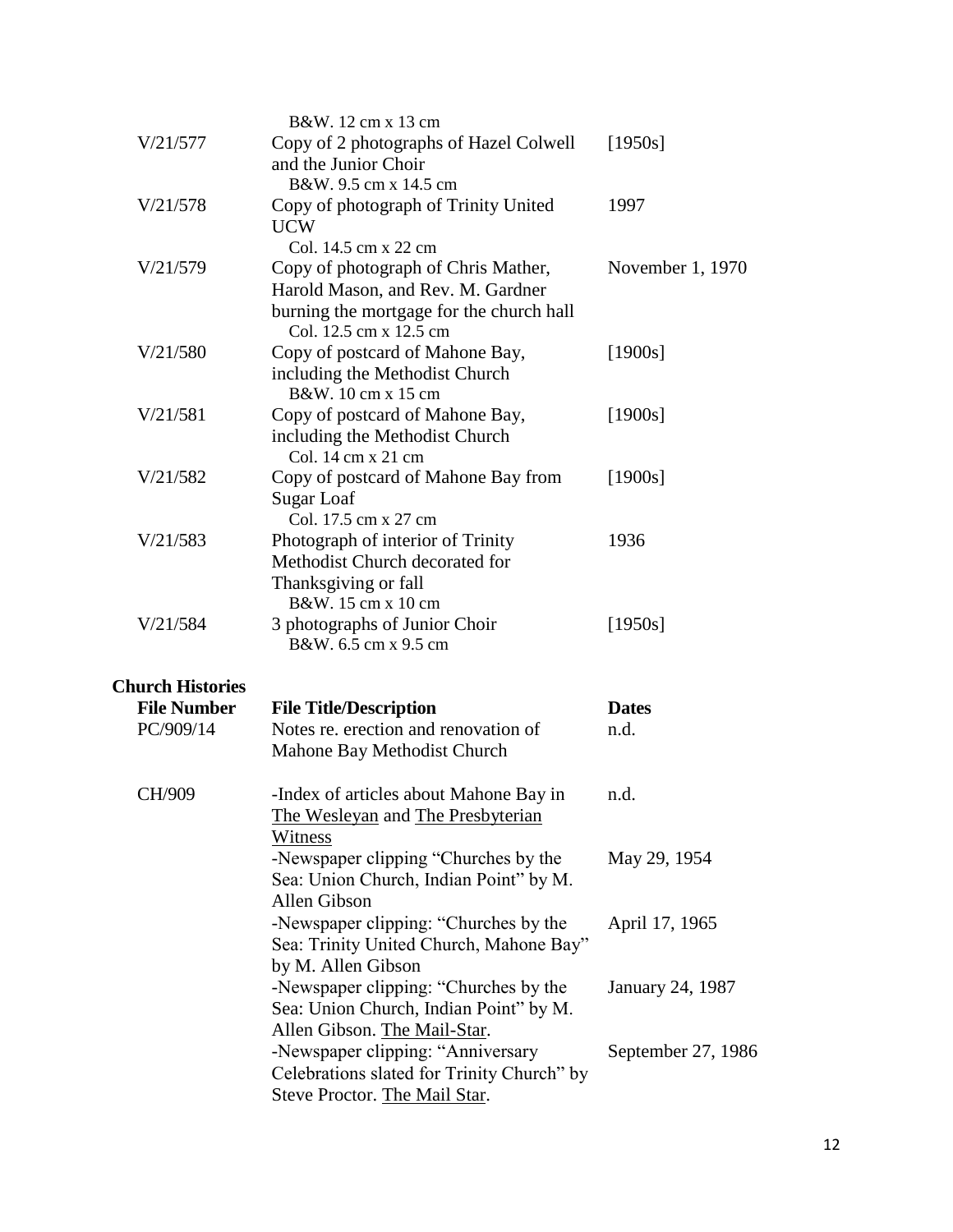| -Newspaper clipping: "Trinity United<br>firmly rooted in history of South Shore" | September 26, 1992 |
|----------------------------------------------------------------------------------|--------------------|
| by M. Allen Gibson. The Mail-Star.                                               |                    |
| -Photocopy of newspaper clipping:                                                | [July $1863$ ]     |
| "Opening of a New Church at Mahone                                               |                    |
| Bay," Home and Foreign Record                                                    |                    |
| -"A Short History of the United Church of                                        | n.d.               |
| Canada, Mahone Bay" by P.R. Mosher,                                              |                    |
| Chairman of Board of Stewards, 4 pp.                                             |                    |
| typed                                                                            |                    |
| -"Mahone Bay: A Manse and a                                                      | n.d.               |
| Parsonage" by Rev. Flemming Holm, 8                                              |                    |
| pp. typed.                                                                       |                    |
| -Photocopy of newspaper clipping:                                                | September 26, 1992 |
| "Trinity United firmly rooted in history of                                      |                    |
| South Shore" by M. Allen Gibson.                                                 |                    |
| Chronicle Herald                                                                 |                    |
| -Photocopy of newspaper clipping:                                                | October 8, 1997    |
| "Church's signature quilt keeps traditions"                                      |                    |
| alive" by Jodie Turner. The Bulletin and                                         |                    |
| The Progress Enterprises                                                         |                    |
| -Photocopy of newspaper clipping:                                                | 1994               |
| Photograph of Trinity United Church                                              |                    |
| parade float                                                                     |                    |
| -Photocopy of newspaper clipping:                                                | September 2005     |
| Photograph of book launch for "The                                               |                    |
| History of Trinity United Church"                                                |                    |
| -Photocopy of newspaper clipping:                                                | Summer 1993        |
| Photograph of Mahone Bay being                                                   |                    |
| designated as a heritage property                                                |                    |
| -Photocopy of newspaper clipping: "Used                                          |                    |
| fashions on parade"                                                              | 1994               |
| -Photocopy of newspaper clipping:                                                |                    |
| "Mahone Bay Church Dedicates                                                     | September 28, 1947 |
| Memorial Organ"                                                                  |                    |
| -Handwritten history of Trinity United                                           |                    |
| Church                                                                           | April 1986         |
| -Newspaper clipping: "Happenings at                                              |                    |
| Trinity United Church"                                                           | 1985               |
| -Newspaper clipping: "Volunteers probing                                         |                    |
| church history" by Lisa Brown. The                                               | July 17, 1996      |
| <b>Bridgewater Bulletin and The Progress</b>                                     |                    |
| Enterprise                                                                       |                    |
| -Newspaper clipping: Trinity United                                              |                    |
| Church Chowder Festival, The                                                     | August 17, 1988    |
|                                                                                  |                    |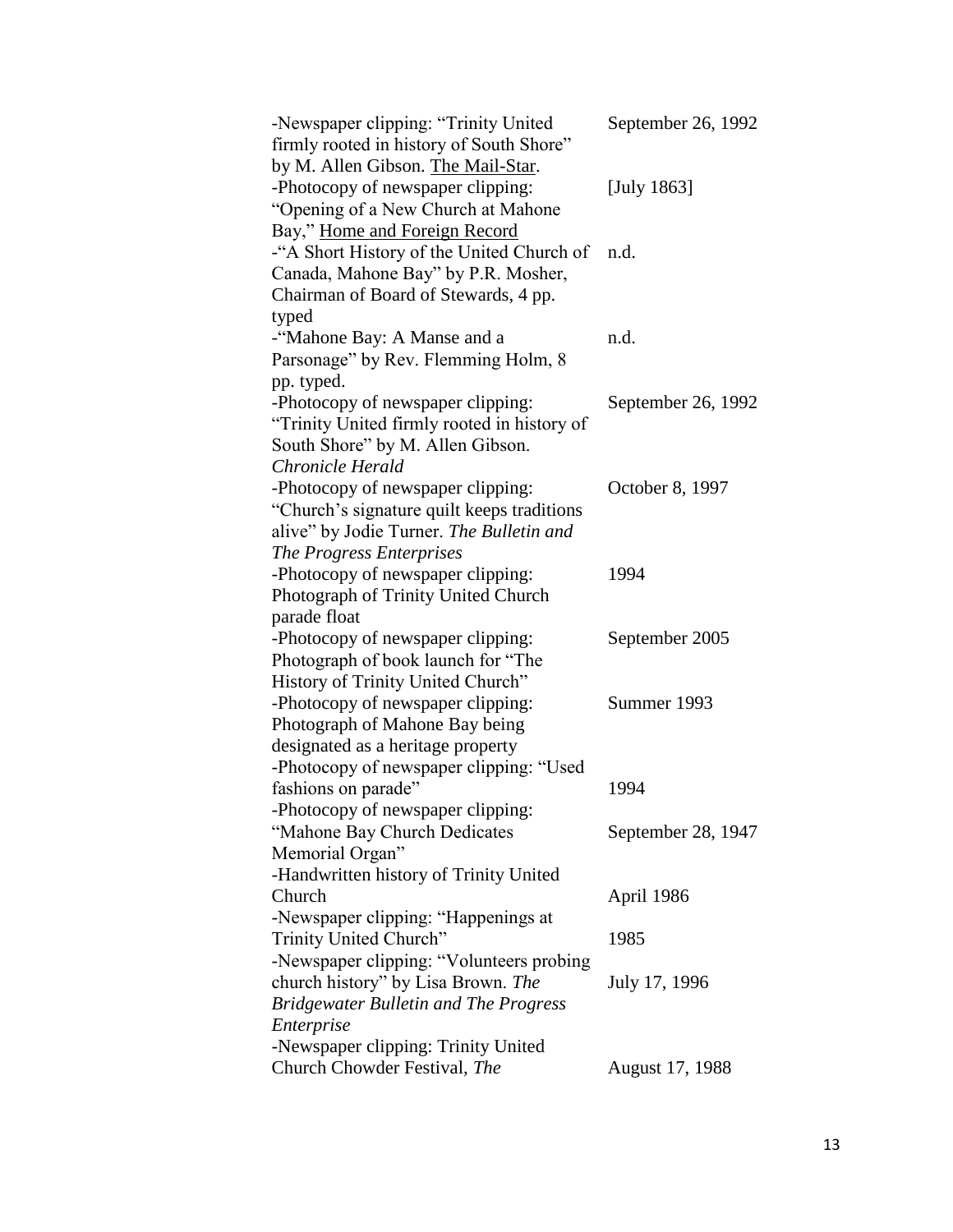|           | <b>Bridgewater Bulletin and The Progress</b> |                       |
|-----------|----------------------------------------------|-----------------------|
|           | Enterprise                                   |                       |
|           | -Photocopy of newspaper clipping:            | 1965                  |
|           | "Mahone Bay Church to Erect"                 |                       |
|           | Educational Centre"                          |                       |
| PC/483/20 | -Brief history of Trinity United Church      | n.d.                  |
|           | -Photocopy "History of the Presbyterian      | November 30, 1880     |
|           | Congregation at Mahone Bay, N.S." by D.      |                       |
|           | Stiles Fraser, 2 pp.                         |                       |
|           | -Photocopy of "How 'foreign Protestants'     | December 1976/January |
|           | came to Nova Scotia" by Judith Fingard,      | 1977                  |
|           | Canadian Geographical Journal                |                       |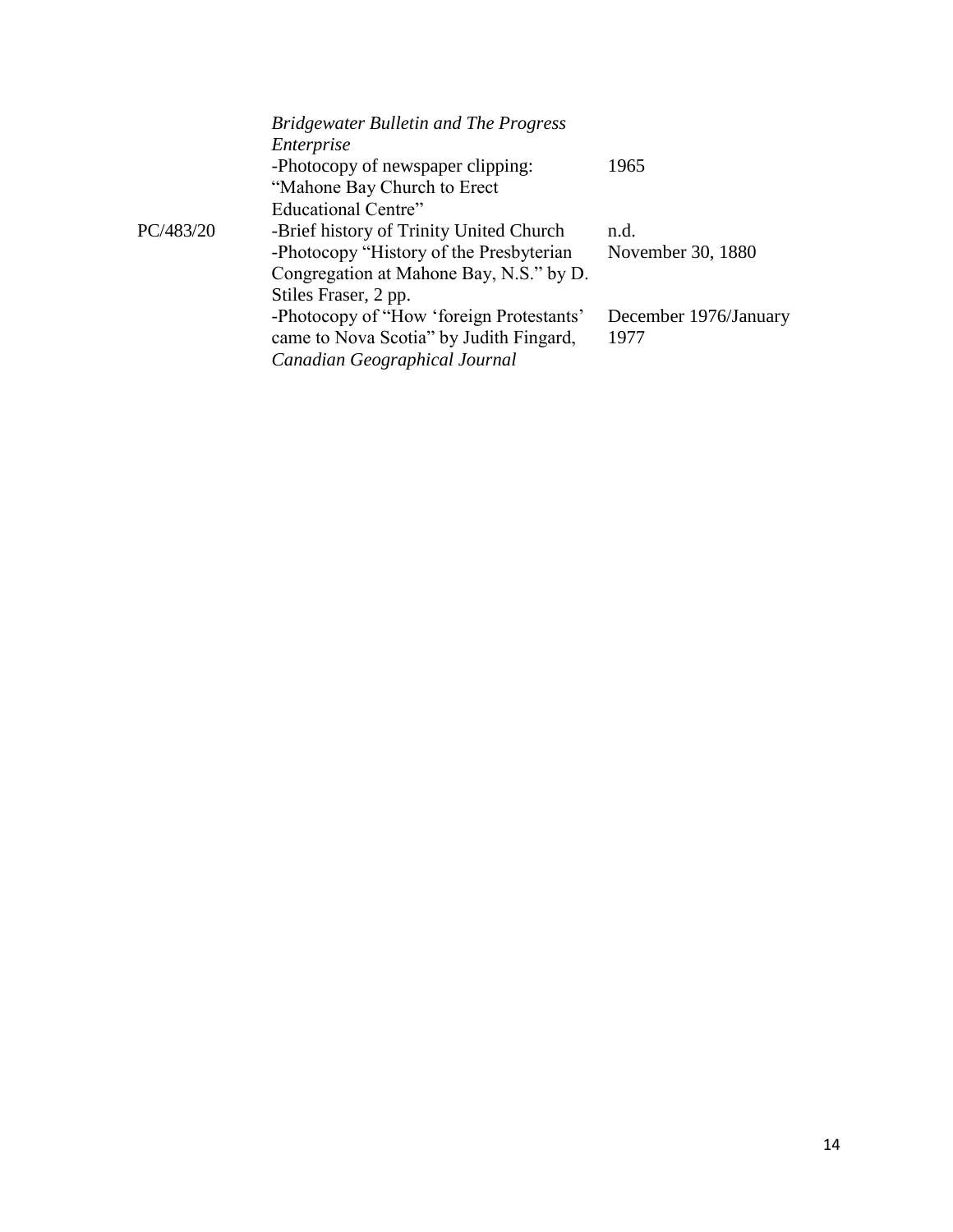<span id="page-14-0"></span>**Reference Number:** PC/910/2 **Title:** Mahone Bay Presbyterian Pastoral Charge records **Dates:** March 6, 1879; 1885-1887 **Extent:** 1 cm of textual records

**Administrative History:** Presbyterians worshipped in the Union Meeting House at Mahone Bay until the Presbyterian Church was built in 1861. The Presbyterian Church was moved from Clearland Road to its present site overlooking the harbour on September 14, 1885. In 1925, the congregation joined The United Church of Canada and the Presbyterian Church building, renamed Trinity United Church, was used for worship.

Services at Indian Point were, at first, held in the schoolhouse. The Union Church at Indian Point was erected and dedicated on April 17, 1904 for use by the Baptists, Lutherans, Methodists and Presbyterians in the area. After 1925, it was used by the United Church Congregation along with the Anglicans, Baptists and Lutherans.

**Scope and Content:** Sous-fonds consists of minutes and correspondence from Mahone Bay Presbyterian Church. Sous-fonds is composed of the following series:

Records of Congregation Correspondence

### **Note:**

**Source of supplied title proper:** Title based on contents of sous-fonds.

## **File List:**

| <b>Records of Congregation</b>       |                                                                                             |                                        |
|--------------------------------------|---------------------------------------------------------------------------------------------|----------------------------------------|
| <b>File Number</b>                   | <b>File Title/Description</b>                                                               | <b>Dates</b>                           |
| PC/483/20                            | Photocopy of Mahone Bay Presbyterian<br>Church congregational meeting minutes               | September 14, 1885-<br>January 1, 1887 |
| Correspondence<br><b>File Number</b> | <b>File Title/Description</b>                                                               | <b>Dates</b>                           |
| PC/909/15                            | Mahone Bay Presbyterian Church - Letter<br>from D. S. Fraser re. pulpit supply and<br>money | March 6, 1879                          |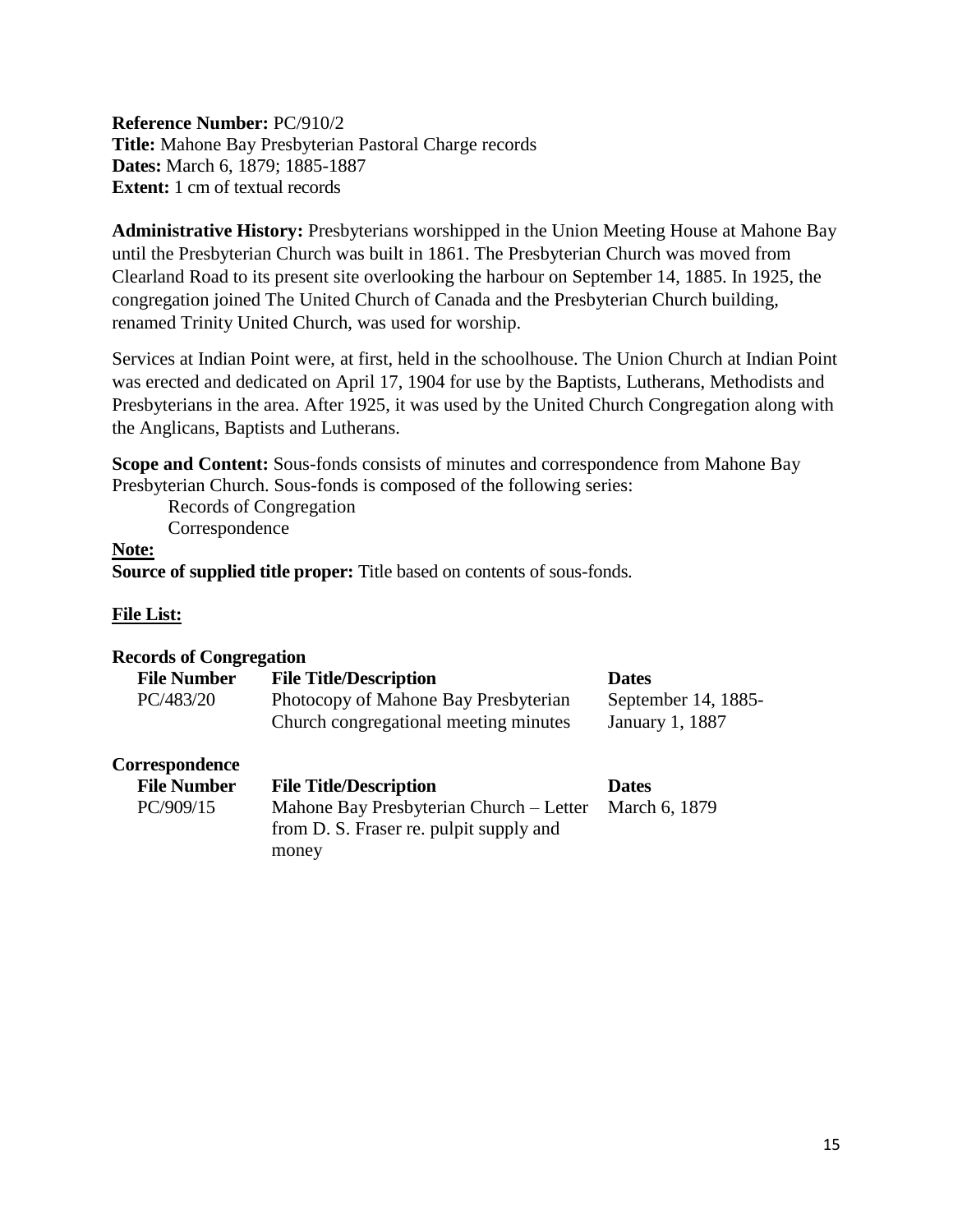<span id="page-15-0"></span>**Reference Number:** PC/910/3 **Title:** Mahone Bay Methodist Church records **Dates:** 1876-1888 **Extent:** 1 cm of textual records

**Administrative History:** Initially, the Methodist congregation at Mahone Bay worshipped in the Union Meeting House, which had been erected in 1833 for the use of the Baptists, Lutherans, Methodists and Presbyterians. A Methodist Church was erected at Mahone Bay in 1873 and dedicated on April 12, 1874. This building was later sold and used as the Mahone Bay Town Hall after the Methodist congregation joined The United Church of Canada in 1925 and it later served as a meeting house for the youth of the community, and as a building used by the Department of National Defence during World War Two. Finally, after becoming beyond repair, the Methodist church building was torn down in 1951.

Services at Indian Point were, at first, held in the schoolhouse. The Union Church at Indian Point was erected and dedicated April 17, 1904 for use by the Baptists, Lutherans, Methodists and Presbyterians in the area.

**Scope and Content:** Sous-fonds consists of a photocopy of Board of Trustees minutes for Mahone Bay Methodist Church.

### **Note:**

**Source of supplied title proper:** Title based on contents of sous-fonds.

# **File List:**

### **Records of Board of Trustees**

| <b>File Number</b> | <b>File Title/Description</b>           | <b>Dates</b>       |  |
|--------------------|-----------------------------------------|--------------------|--|
| PC/483/20          | Photocopy of Mahone Bay Methodist       | September 6, 1876- |  |
|                    | <b>Church Board of Trustees minutes</b> | December 24, 1888  |  |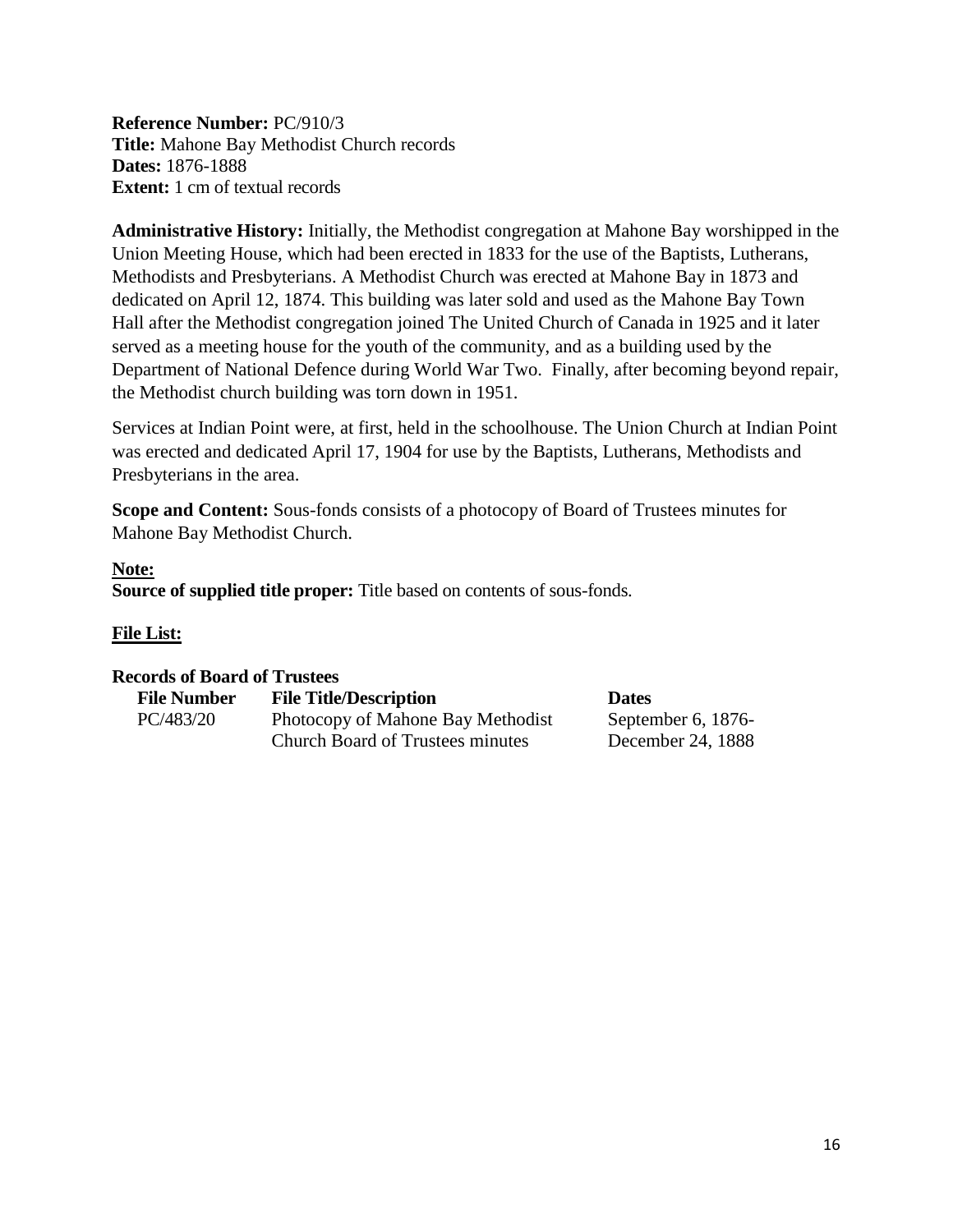# **Ministers of Mahone Bay Presbyterian Church**

<span id="page-16-0"></span>1869-1877: Ebenezer McNab 1877-1888: Stiles Fraser 1899-1901: John Crawford 1901-1904: W.A. Cunningham 1904-1905: E.H. Ramsay 1906-1907: James Austin 1908-1920: James A. McLean 1921-1925: John MacKay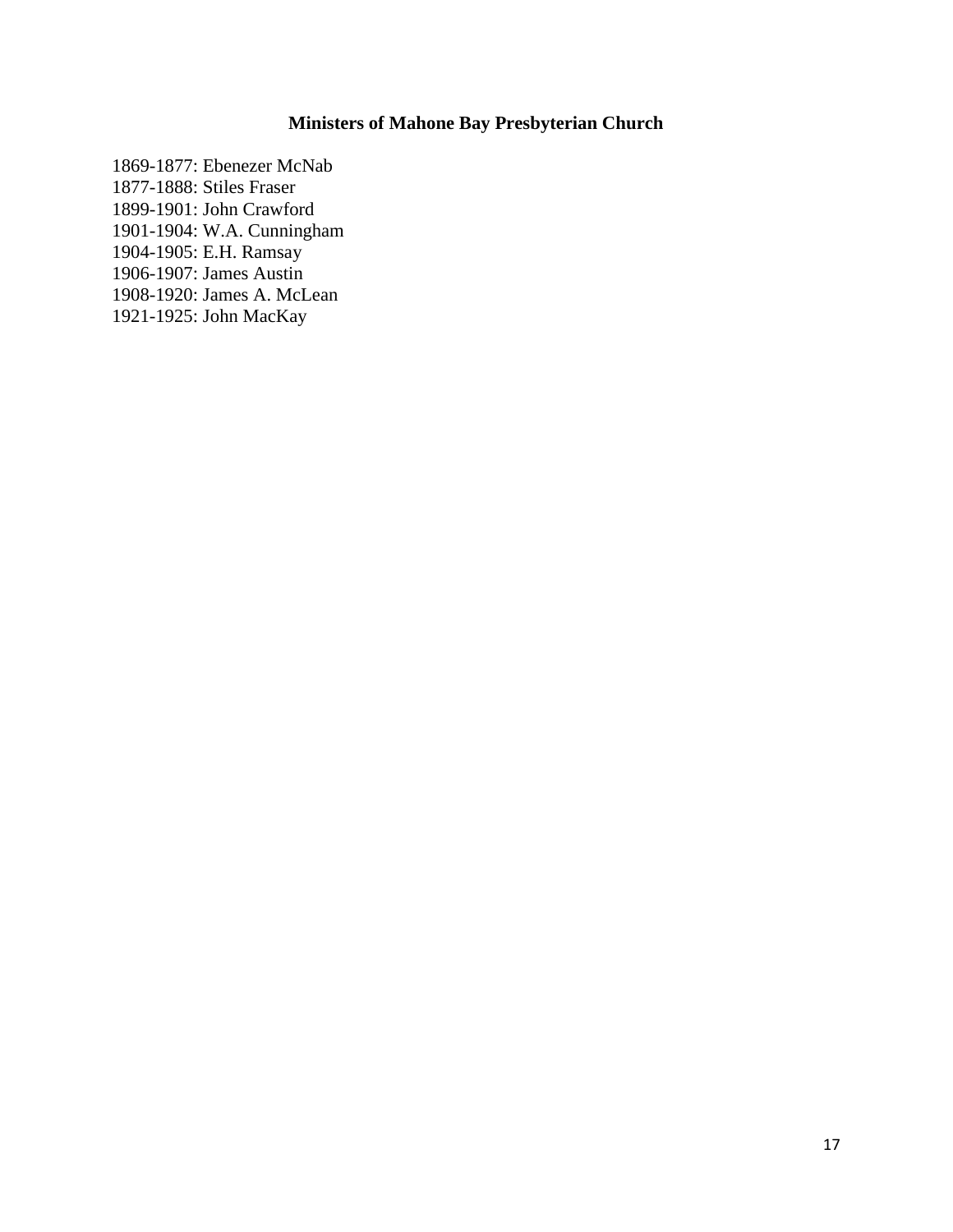<span id="page-17-0"></span>**Ministers of Mahone Bay Methodist Church**